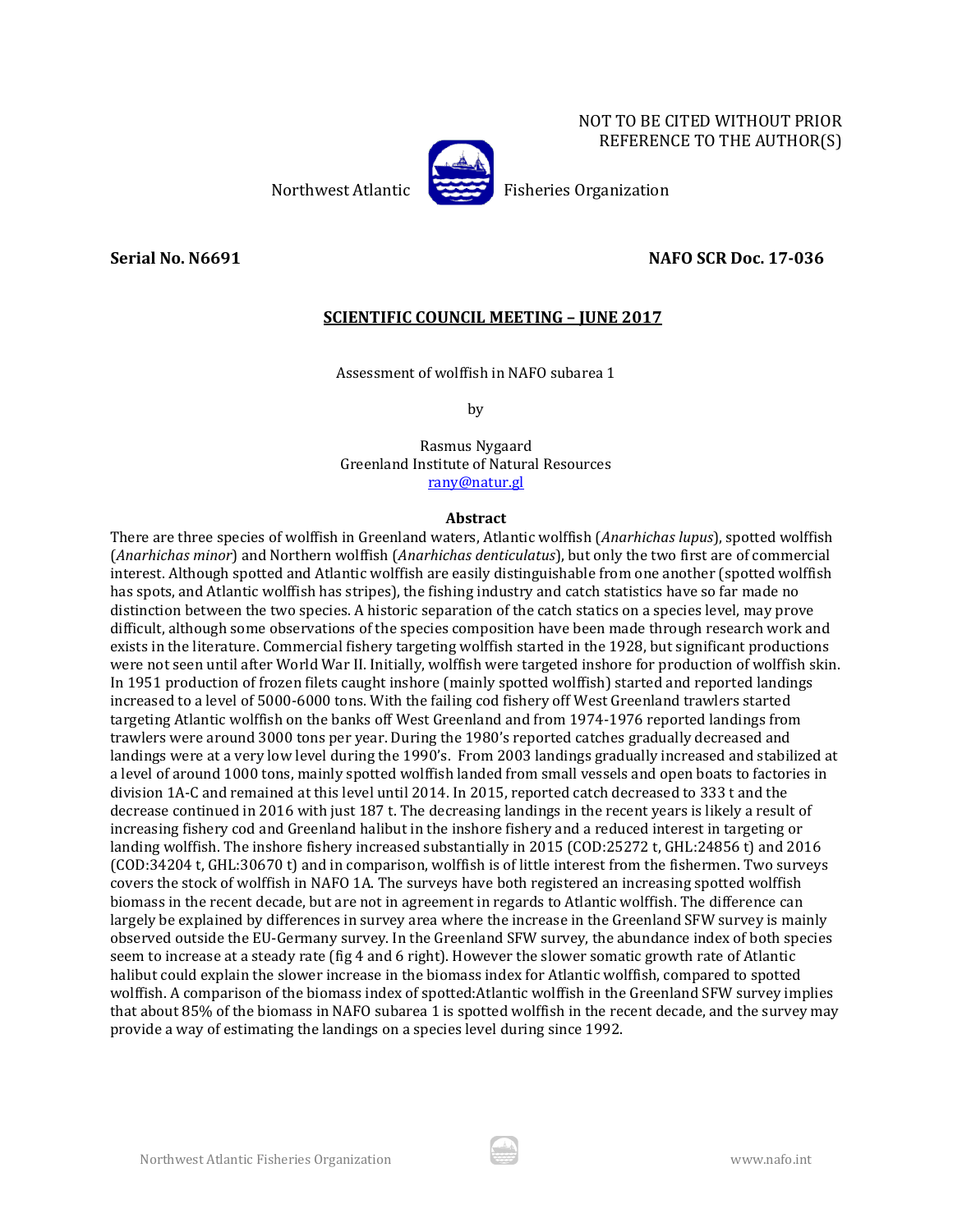#### **Introduction**

Three species of wolffish occur in Greenland waters, Atlantic wolffish (*Anarhichas lupus*), spotted wolffish (*Anarhichas minor*) and Northern wolffish (*Anarhichas denticulatus*). Only the two first are of commercial interest, since northern wolffish is of low quality (gelatines and watery). Spotted wolffish has a larger maximum length ( $\sim$ 140 cm) than Atlantic wolffish ( $\sim$  less than 100 cm) and the individual growth rate for Atlantic wolffish is slower than for Spotted wolffish in subarea 1 (Beese and Känder 1969, Schmidt 1980). Although spotted and Atlantic wolffish are easily distinguishable from one another (spotted wolffish has spots, and Atlantic wolffish has stripes), the fishing industry and catch statistics have so far made no distinction between the two species. A historic separation of the catch statics on a species level, may prove difficult, although some observations of the species composition have been made through research work. A thorough breakdown of the catches on a species level and inshore offshore areas might improve the knowledge about the distribution of the species (see also Riget F.F. 1985). Research performed by Greenland and Federal Republic of Germany (Beese and Kändler, 1969), revealed an almost complete absence of Atlantic wolffish in landings and research fishery from division 1A and 1B in 1957 and 1960, but a dominance of Atlantic wolffish in division 1C in 1976 (99% by weight, depth 70-90 meters) and 1D in 1980 (58% by weight, depth 300-500 meters) (Schmidt 1980). Therefore, the breakdown of the catches by division gives some indication of species composition as Atlantic wolffish has a more southern distribution and seems more connected to the shallow offshore banks. Spotted wolffish can be found in all divisions offshore and through survey and landing observations, still seems to be the dominant species in the fjords. However, Atlantic wolffish has shifted its distribution further north during the past decade (Nygaard and Jørgensen, 2017) and can be found as far north as the Upernavik district. Atlantic wolffish has also been observed in surveys in the Disko bay (1A inshore) and Sisimiut (1B inshore).

## **Description of the Fisheries**

From 1928, small catches of wolffish from Greenland waters were landed by British fishing vessels. However, the commercial fishery for wolffish in West Greenland started around 1938, and was originally based on the production of wolffish skins (mostly spotted wolffish) while the meat was used locally. Production of skins stopped during World War II, but resumed in 1945 and peaked in 1948 with a production of more than 100.000 wolffish skins equivalent of about 800 tons (table 1, fig 1). In 1951, a production of frozen fillets started and developed to an important production in the Maniitsoq area (div. 1C) and the fishery gradually spread to the northern inshore areas (div 1A-1B). The fishery was carried out by longliners as a directed fishery targeting mainly spotted wolffish. Annual landings reached a level of more than 5000 tons by 1957 and stayed at this level of 4000 to 6000 until 1970. With the failing cod fishery off West Greenland trawlers started targeting Atlantic wolffish on the banks off West Greenland and from 1974-1976 reported landings from trawlers were around 3000 tons per year (Schmidt 1980). The highest reported catches occurred in 1977-1979, but in these years non-Greenlandic vessels were excluded from the valuable cod fishery on the banks off West Greenland and massive misreporting were documented, where cod were reported as American plaice, wolffish or other species and the estimated landings are much lower than official landings (Horsted 1980). After 1980 the cod fishery gradually decreased from West Greenland and catches of wolffish also decreased in this period. The Gradual switch from cod to shrimp fishery may however have meant that an unknown amount of wolffish could have been taken and discarded in the shrimp fishery. A study of by-catch in the shrimp fishery conducted in 1994 indicated a low by-catch of spotted wolffish in all divisions and than by-catch of Atlantic wolffish where low and mainly occurred in the southernmost divisions (Engelstoft 1996). However, survey indices of wolffish were at a low level during the 1990's. To minimize by-catch in the shrimp fishery, offshore shrimp trawlers has been equipped with grid separators since 2002 (G.H. 2001) and the grid separators have been mandatory for inshore operating vessels since 2011 (G.S. 2011). After the implementation of the sorting grids, studies of bycatch in the shrimp fishery indicated very low levels of wolffish in the shrimp fishery when using the grid separators (Sünksen 2007). Sünksen 2007 does not provide length distributions in the publication, but the estimated amounts were converted to total estimates of wolffish to be around 15 tons of Atlantic wolffish  $(-0.01\%)$ , 1,5 tons of spotted wolffish  $(-0.001\%)$  and less than 0,2 tons of northern wolffish  $(-0.0001\%)$  in 2007. In 2007, all survey indices of wolffish were at a higher level than during the 1990's and it seems likely that the grids separators used in the shrimp fishery offer high protection of wolfish. After the implementation of the sorting grids several species have been increasing in abundance and biomass. From 2003 landings gradually increased and stabilized at a level of around 1000 tons, mainly spotted wolffish landed from small vessels and open boats to factories in division 1A-C and remained at this level until 2014. In 2015, reported catch decreased to 333 t and the decrease continued in 2016 with just 187 t. The decreasing landings in the

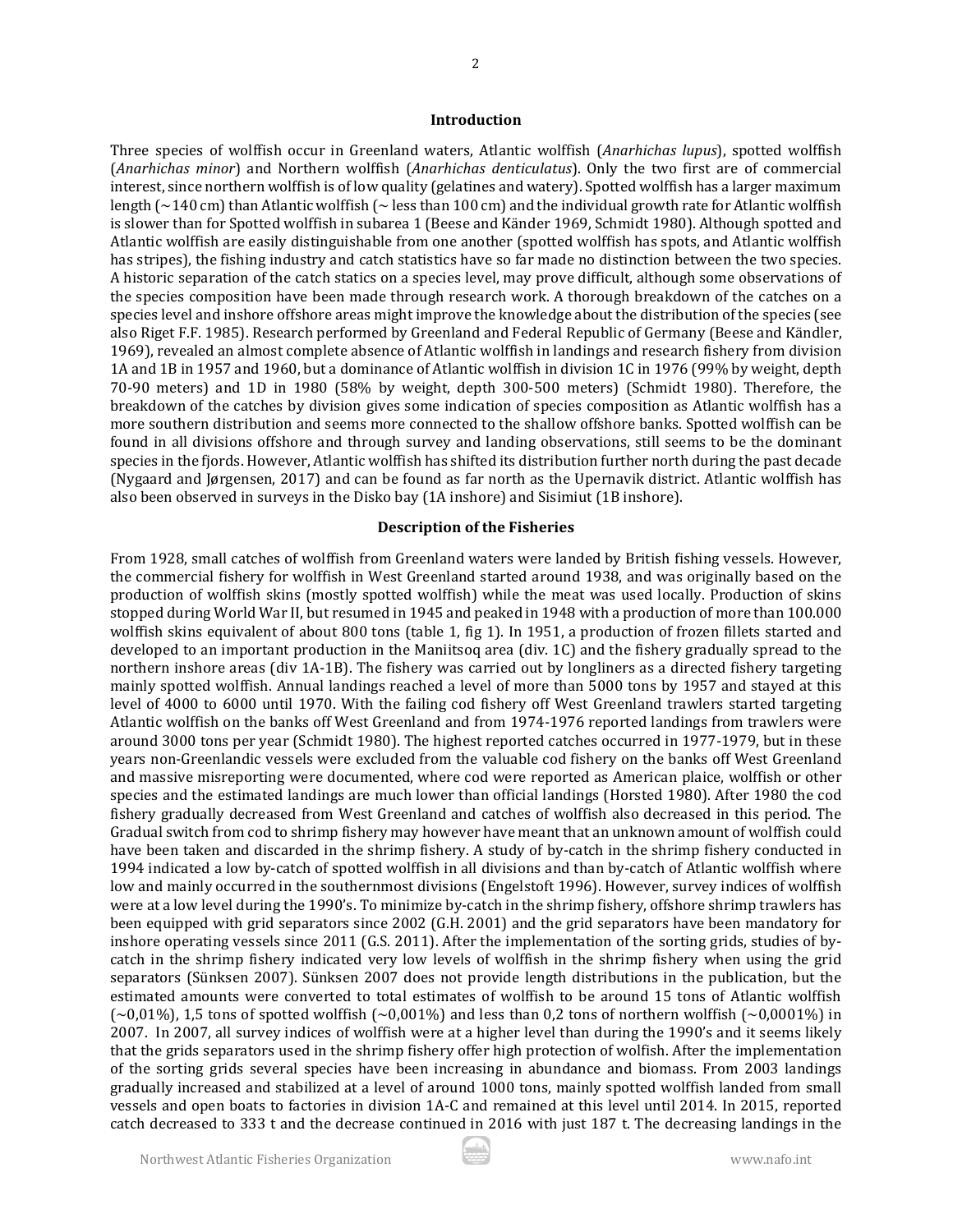recent years is likely a result of increasing fishery cod and Greenland halibut in the inshore fishery and a reduced interest in targeting or landing wolffish. The inshore fishery increased substantially in 2015 (COD:25272 t, GHL:24856 t) and 2016 (COD:34204 t, GHL:30670 t). Offshore survey indices for spotted wolffish have increased substantially since 2003 but indices for Atlantic wolffish are only slightly above the 1990's level in the southern regions. However, abundance of both species has been increasing in the same period, but the slower growing Atlantic wolffish also means a slower increase in biomass than for spotted wolffish. A comparison of the biomass index of spotted:Atlantic wolffish implies that 80-90% of the biomass in 1A is spotted wolffish in the recent decade.

## **Assessment**

no analytical assessment was performed

# **Commercial fishery data**

No data on length distribution in catches were available and no discrepancy between the species was available in logbooks or factory landings data. Factory landing data and logbook data for both species combined was available (table 1 and fig 1). Combining offshore logbooks and inshore landings data gives a distribution of the landings and offshore catches and bycatches in 2016 (fig 2).

# **Survey data**

There are two surveys partly covering the stocks of Atlantic wolffish and spotted wolffish in subarea 1. The EU-Germany (EU-G) survey (Fock and Stransky 2014) and Greenland Shrimp Fish (SFW) survey in West Greenland (Nygaard and Jørgensen 2017). The EU Germany survey has a longer time series (since 1982, 0- 400m, 1C-F) and the Greenland shrimp and Fish survey in West Greenland covers a larger geographical area and depth range (since 1992, 600m, 1A-F). Both surveys are appropriate in regards to main depth distribution of both Atlantic and spotted wolffish, but the SFW has a larger and better geographical coverage in relation to wolffish. The EU-G survey has had limited coverage of the Greenland West coast in 2016, where only 1F and the southern part of 1E was surveyed (22 hauls). In comparison the SFW survey relied on 192 hauls in 2016.

# Atlantic wolffish:

Biomass and abundance indices decreased significant in the 1980s in the EU-Germany survey and stabilized at a low level during the 1990's (fig. 4).

The Greenland SFW survey biomass index has slowly increased both prior to and after the gear change in 2005 and the abundance index has gradually increased throughout the time series (disregard the two extreme outlier years 2005 and 2015) (fig 5). Although the gear was changed in 2005, the two separate time series seems well connected and a clear pattern of increasing abundance seems apparent (fig 5). The differing trends observed in the EU-Germany survey and the Greenland shrimp and fish survey can largely be explained with the difference in survey area. The increasing trends observed in Greenland shrimp and fish survey biomass indices are mainly observed in divisions 1A-B and outside the EU-Germany survey area (Fig 8). Therefore, the stagnant indices observed in the EU-Germany survey are likely caused by a change in distribution further North (1AB), than during the 1990s. Length distributions in the Greenland Shrimp and fish survey consist of all sizes from 5-65 cm with a mode at 10 cm and decreasing numbers with size (fig 10).

#### Spotted wolffish:

The EU-Germany biomass indices decreased significant in the 1980s and were at low levels during the 1990 (fig 5). After 2002, the survey biomass index started increasing and have reached the level seen in the beginning of the time series. Abundance indices in the EU-Germany survey decreased from 1982 to 1995, but have gradually increased since then and reached a highest level observed since the beginning of the 1980s (fig 5).

The Greenland SFW survey biomass index were at low levels during 1990s, but started increasing after 2002. The biomass index continued the increase after the gear change in 2005 and the time series before and after the gear change seems well connected (fig 6). The Greenland SFW survey abundance index have gradually increased both prior to and after the gearchange and the indices seems well connected (fig 6).

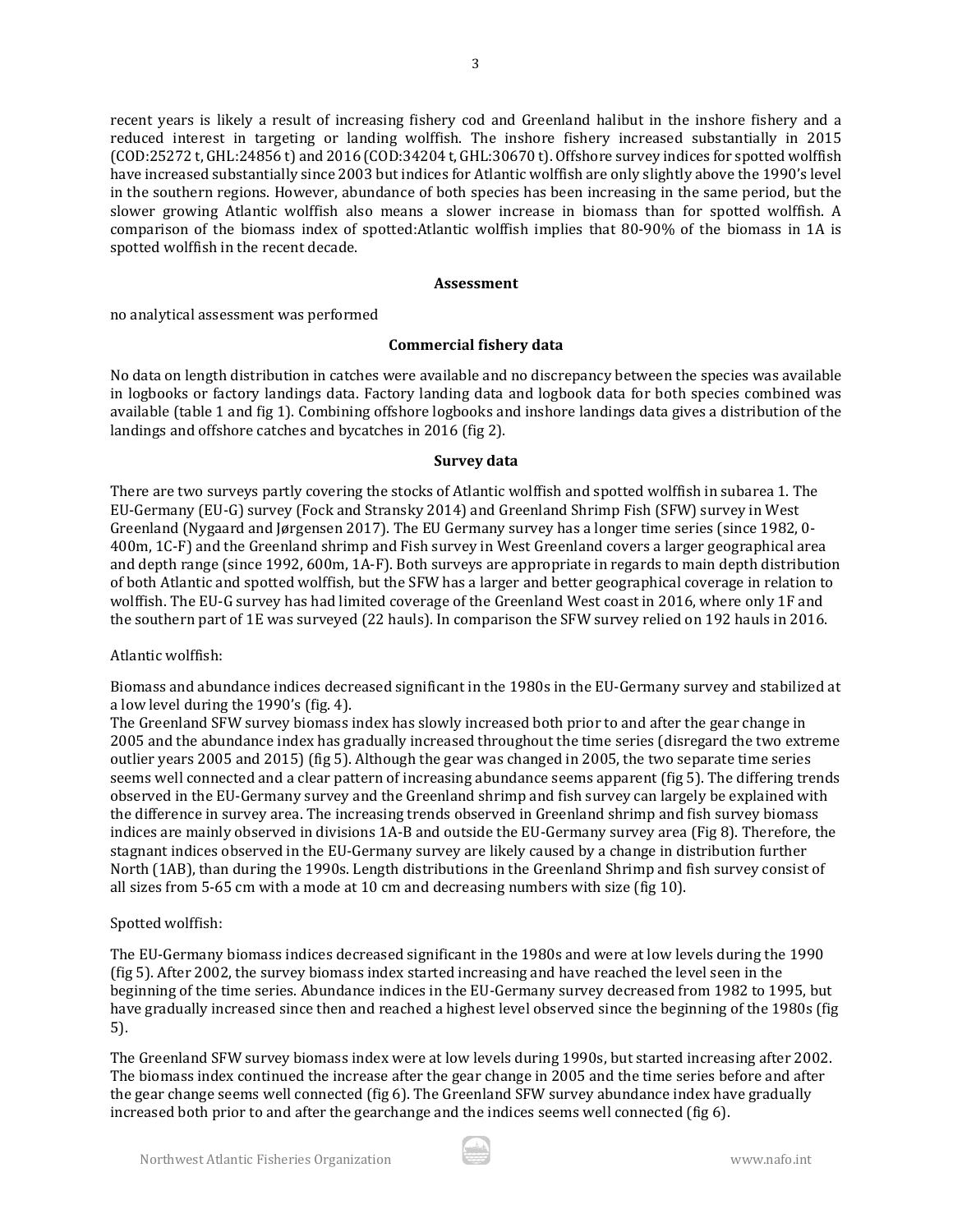Length measurements from the inshore landings and inshore longline surveys indicates that the fishery in division 1A is catching spotted wolffish since Atlantic wolffish are rarely observed larger than 65 cm (fig 9). Length distributions in the Greenland SFW survey consist of all sizes from 5-120 cm with a mode at 10 cm and adult individuals around 100 cm. Particularly in the most recent 5 yrs there seems to be good recruitment as higher than usual numbers spotted wolffish in the interval 10-14 cm are observed.

## Both species:

In the Greenland SFW survey, the abundance index of both species seem to increase at a steady rate (fig 4 and 6 right). However the slower somatic growth rate of Atlantic halibut could explain the slower increase in the biomass index for Atlantic wolffish, compared to spotted wolffish.

An estimate of total catch by species after the 1990s could be to split the total catch of wolffish and split it with proportions of spotted:Atlantic wolffish from the Greenland SFW survey. Since the 1990's the biomass of spotted:Atlantic wolffish has gradually change from 50:50 to 85:15 varying a little from year to year (7). The split would be in consistency with literature observations of the would provide an estimate of total catch by species until more reliable data is available.

# **References**

Beese G., and Kändler R, 1969. Beiträge zur Biologie der drei nordatlantishen katfischenarten Anarhichas lupus L.. A. minor olafs. Und A. denticulatus.- Ber. Deutsch. Wiss. Komm. Meeresforsch, N. F. 20: 21-59

Schmidt E. 1980. The wolffish fishery at West Greenland. NAFO SCR Doc. 80/VI/77. Ser. No. N130.

- S.A. Horsted, 1980. SCIENTIFIC COUNCIL MEETING JUNE 1980 Subarea 1 Cod: Data for 1979 and earl 1980, and Estimates of Stock and Yield for 1980-82. NAFO SCR Doc. 80/VI/72 Serial No. N124 (Revised)
- Fock H. and Stransky C.2014. Stock abundance Indices and Length Compositions of Demersal redfish and other finfish in NAFO Sub-area 1 and near bottom water temperatur derived from the EU-Germany bottom trawl survey 1982-2010. NAFO SCR Doc. 14/028, Ser. No. N6324.

Nygaard R. 2017. Denmark/Greenland Research Report for 2016. NAFO SCS Doc. 17/08, Ser. No. N6665

- Nygaard R. and Jørgensen O.A. 2017. Biomass and abundance of demersal fish stocks off West Greenland estimated from the Greenland Shrimp-Fish Survey, 1992-2016. NAFO SCR Doc. 17/015, Ser. No. N6667
- Riget F.F. 1985. Stribet og plettet havkat ved Vestgrønland. Teknisk rap. Grønlands fiskeriundersøgelser og miljøundersøgelser. ISBN 87-87838-40-9.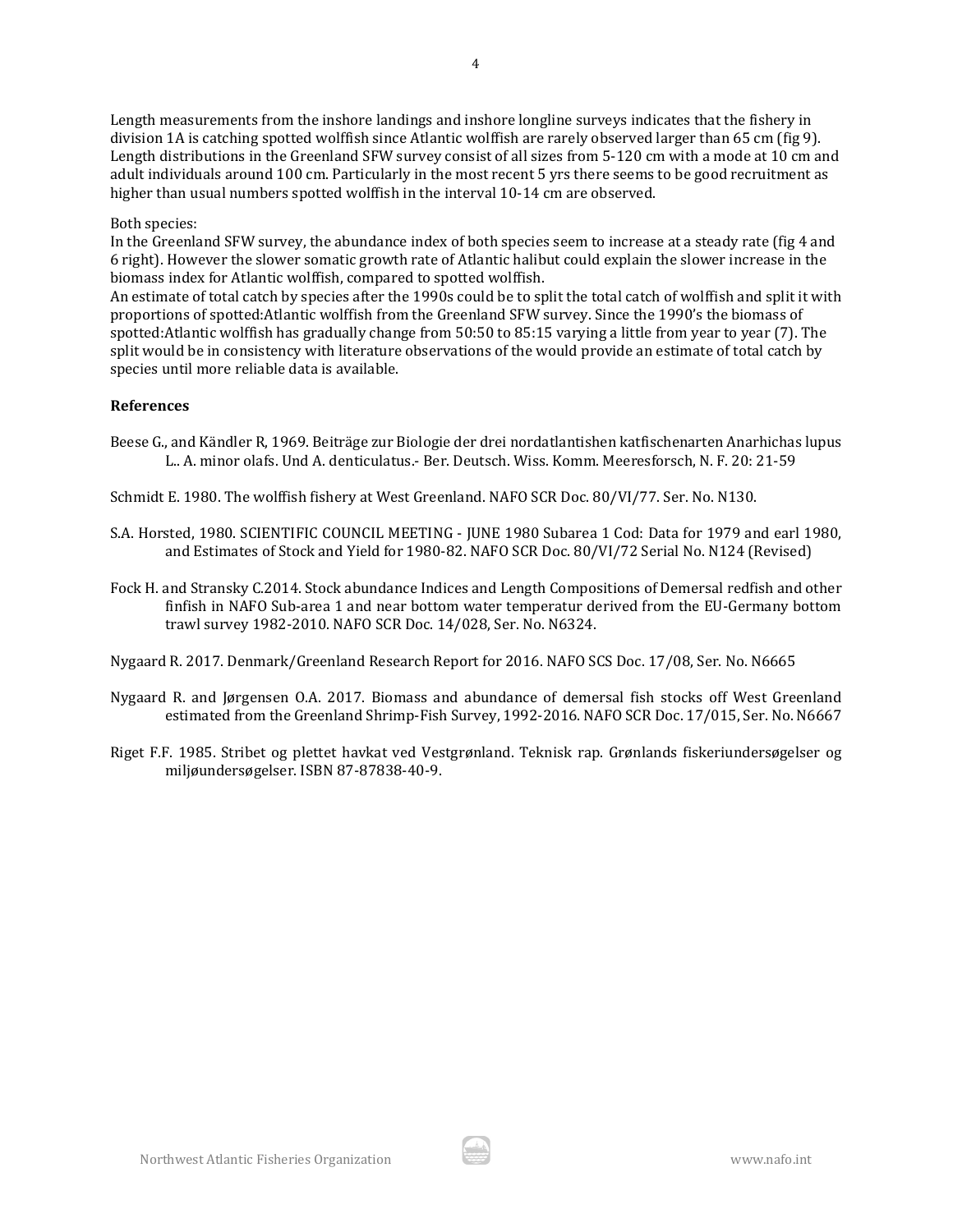| <b>YEAR</b> | 1A               | 1B                       | 1 <sup>C</sup>           | 1D                       | 1E                    | 1F               | NK               | Total | $\operatorname{NOTE}$ |
|-------------|------------------|--------------------------|--------------------------|--------------------------|-----------------------|------------------|------------------|-------|-----------------------|
| 1945        |                  |                          |                          |                          |                       |                  | 60               | 60    | $\mathbf{I}$          |
| 1946        | 32,5             | 16                       | 0,5                      | $\mathbf{1}$             | $\boldsymbol{0}$      | $\boldsymbol{0}$ | $\boldsymbol{0}$ | 50    | $\,1\,$               |
| 1947        | 375              | 90                       | $\boldsymbol{0}$         | $\boldsymbol{0}$         | 15                    | $20\,$           | $\boldsymbol{0}$ | 500   | $\mathbf{1}$          |
| 1948        | 576              | 120                      | 16                       | $\,$ $\,$                | 24                    | 64               | 155              | 955   | $\mathbf{1}$          |
| 1949        | 632              | 94                       | 16                       | $\boldsymbol{0}$         | 16                    | 23               | 324              | 1104  |                       |
| 1950        | 621              | 73                       | $\boldsymbol{7}$         | 15                       | 15                    | 15               | 12               | 742   |                       |
| 1951        | 434              | 149                      |                          | $12\,$                   |                       | 19               | 266              | 886   |                       |
| 1952        | 53               | 380                      | $\boldsymbol{0}$<br>327  | $\boldsymbol{0}$         | 6<br>$\boldsymbol{0}$ | $\boldsymbol{0}$ | 628              | 1388  |                       |
| 1953        | $\boldsymbol{0}$ | 126                      | 1974                     |                          |                       |                  | 634              | 2734  |                       |
| 1954        | 24               | $\boldsymbol{0}$         | 2410                     | $\boldsymbol{0}$         | $\boldsymbol{0}$      | $\boldsymbol{0}$ | 370              | 2804  |                       |
|             |                  |                          |                          | $\boldsymbol{0}$         | $\boldsymbol{0}$      | $\boldsymbol{0}$ |                  | 4039  |                       |
| 1955        | 35               | 141                      | 3274                     | $70\,$                   | $\boldsymbol{0}$      | $\boldsymbol{0}$ | 519              |       |                       |
| 1956        | 315              | 385                      | 2800                     | 35                       | $\boldsymbol{0}$      | $\boldsymbol{0}$ | 1191             | 4691  |                       |
| 1957        | 585              | 540                      | 3330                     | 45                       | $\boldsymbol{0}$      | $\boldsymbol{0}$ | 1102             | 5602  | $\mathbf{1}$          |
| 1958        | 640              | 880                      | 2480                     | $\boldsymbol{0}$         | $\boldsymbol{0}$      | $\boldsymbol{0}$ | 879              | 4879  |                       |
| 1959        | 372              | 806                      | 1922                     | $\boldsymbol{0}$         | $\boldsymbol{0}$      | $\boldsymbol{0}$ | 808              | 3908  | -1                    |
| 1960        | 304              | 1164                     | 1528                     | 575                      | 364                   | 468              | $\boldsymbol{0}$ | 4403  | $\,2$                 |
| 1961        | 382              | 887                      | 1794                     | 1152                     | 667                   | 678              | 63               | 5623  | $\sqrt{3}$            |
| 1962        | 254              | 862                      | 1576                     | 820                      | 850                   | 581              | $\boldsymbol{0}$ | 4941  | 3                     |
| 1963        | 525              | 842                      | 1930                     | 1191                     | 907                   | 718              | 5                | 6158  |                       |
| 1964        | 474              | 838                      | 1133                     | 870                      | 807                   | 731              | 25               | 4878  | 5                     |
| 1965        | 519              | 1152                     | 2079                     | 968                      | 416                   | 645              | $\boldsymbol{0}$ | 5779  | 5                     |
| 1966        | 298              | 1001                     | 1540                     | 955                      | 672                   | 919              | 6                | 5391  | 5                     |
| 1967        | 460              | 1243                     | 1312                     | 1119                     | 483                   | 506              | $10\,$           | 5133  | 5                     |
| 1968        | 594              | 1405                     | 1635                     | 365                      | 176                   | 384              | 120              | 4679  | 5                     |
| 1969        | 644              | 1050                     | 1409                     | 248                      | 92                    | 110              | 219              | 3772  | 6                     |
| 1970        | 658              | 979                      | 765                      | 174                      | 354                   | 173              | 214              | 3317  | 7                     |
| 1971        | 525              | 842                      | 737                      | 181                      | 58                    | 167              | 522              | 3032  | $\,$ 8 $\,$           |
| 1972        | 508              | 894                      | 744                      | 684                      | 346                   | 100              | 871              | 4147  | $\,$ 8 $\,$           |
| 1973        | 764              | 1001                     | 1095                     | 1100                     | 684                   | 235              | $22\,$           | 4901  |                       |
| 1974        | 516              | 1203                     | 1424                     | 2156                     | 848                   | 147              | $\boldsymbol{0}$ | 6290  | 8                     |
| 1975        | 509              | 1370                     | 1664                     | 2055                     | 545                   | 235              | $\boldsymbol{0}$ | 6378  | 8                     |
| 1976        | 432              | 783                      | 1966                     | 1725                     | 855                   | 344              | $\boldsymbol{0}$ | 6105  | 8                     |
| 1977        | 445              | 618                      | 1060                     | 416                      | 422                   | 133              | (1000)           | 4110  | $\overline{9}$        |
| 1978        | 460              | 753                      | 746                      | 130                      | $72\,$                | $\boldsymbol{7}$ | (800)            | 2970  | $\boldsymbol{9}$      |
| 1979        | 357              | 515                      | 692                      | 90                       | 43                    | 34               | (1400)           | 3529  | $10\,$                |
| 1980        | 620              | 1423                     | 1898                     | 861                      | 275                   | 335              | $\mathbf{0}$     | 5412  | Τï                    |
| 1981        | 400              | 839                      | 1394                     | 308                      | 207                   | 278              | 291              | 3717  | 11                    |
| 1982        | 262              | 636                      | 1539                     | 898                      | 331                   | 263              | $\mathbf{0}$     | 3929  | 11                    |
| 1983        | 145              | 692                      | 719                      | 475                      | 679                   | 559              | $\mathbf{0}$     | 3269  | 11                    |
| 1984        | 50               | 231                      | 880                      | 228                      | 268                   | 173              | 60               | 1890  | 11                    |
| 1985        | 39               | 238                      | 933                      | 162                      | 206                   | 226              | $\bf{0}$         | 1804  | $11\,$                |
| 1986        | 80               | 249                      | 678                      | 204                      | 251                   | 205              | 30               | 1697  | $11\,$                |
| 1987        | $\mathbf{0}$     | $\overline{\phantom{0}}$ | $\overline{\phantom{0}}$ | $\overline{\phantom{0}}$ | 17                    | 12               | 1438             | 1467  | $11\,$                |
| 1988        | 68               | 134                      | 628                      | 261                      | 214                   | 573              | 111              | 1989  | $11\,$                |
| 1989        | 90               | 91                       | 180                      | 117                      | 309                   | 222              | 74               | 1083  | $11\,$                |
| 1990        | 65               | 86                       | 116                      | 97                       | 57                    | 182              | 152              | 755   | $11\,$                |
| 1991        | 98               | 33                       | 84                       | 16                       | 30                    | 79               | 14               | 354   | $11\,$                |
| 1992        | 62               | 62                       | 44                       | $\sqrt{5}$               | $\sqrt{5}$            | 12               | $\mathbf{0}$     | 190   | $11\,$                |
| 1993        | 41               | 67                       | 33                       | 3                        | $\overline{2}$        | 11               | $\bf{0}$         | 157   | 11                    |
|             |                  |                          |                          |                          |                       |                  |                  |       |                       |

Table 1. Catches of wolffish, Atlantic wolffish and spotted wolffish combined in Subarea 1 by NAFO division. (NK indicates subarea 1 -Not Known).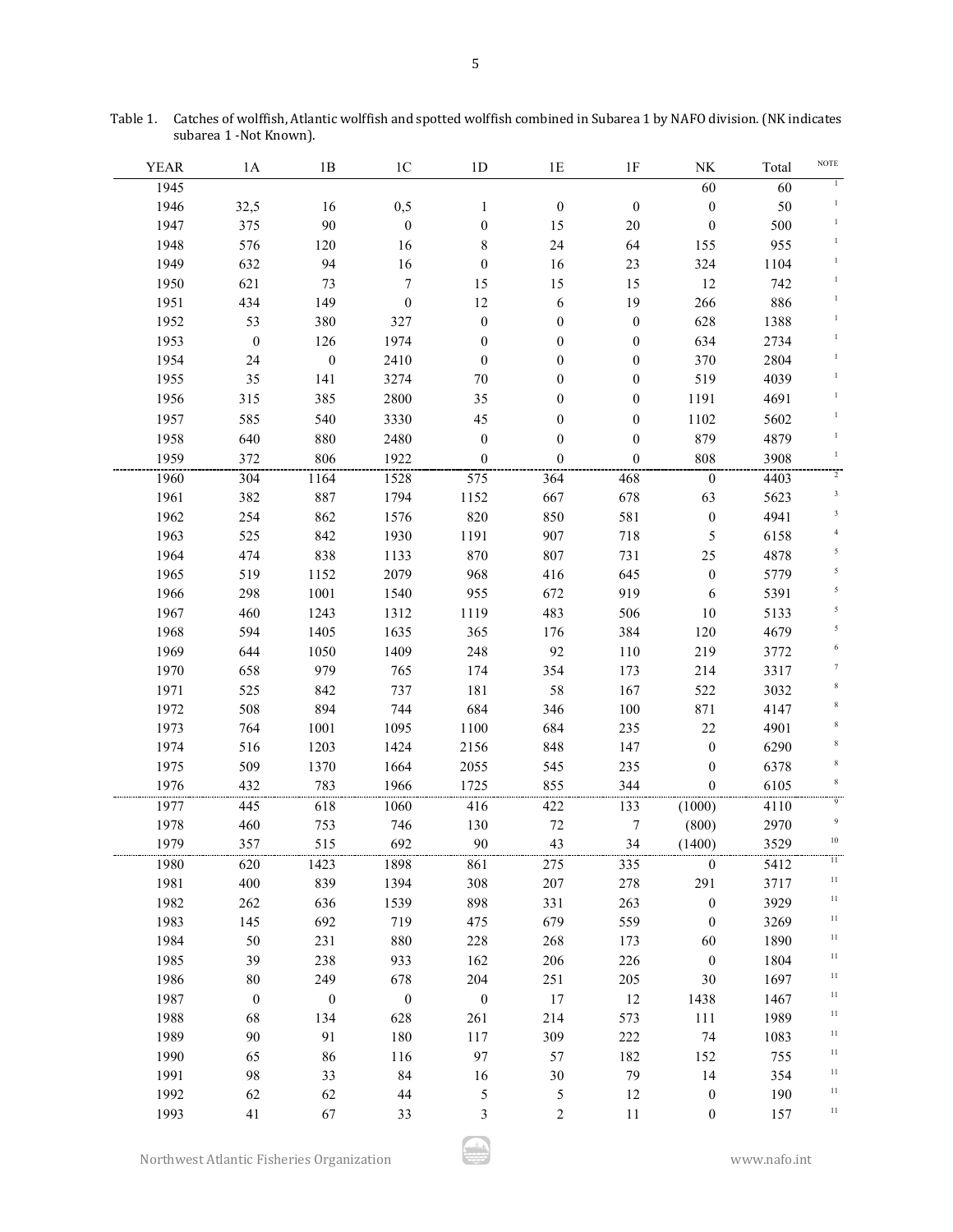| <b>YEAR</b> | 1A               | 1B               | 1 <sup>C</sup>   | $1\mathrm{D}$    | $1\mathrm{E}$    | $1\mathrm{F}$    | $\rm N K$        | Total           | <b>NOTE</b>     |
|-------------|------------------|------------------|------------------|------------------|------------------|------------------|------------------|-----------------|-----------------|
| 1994        | 26               | 31               | 36               | $\theta$         | $\theta$         | $\overline{4}$   | $\mathbf{0}$     | $\overline{97}$ | $\overline{11}$ |
| 1995        | 19               | 7                | 22               | $\mathbf{0}$     | $\mathbf{0}$     | 1                | $\mathbf{0}$     | 49              | 11              |
| 1996        | 29               | $\mathbf{0}$     | 15               | $\theta$         | $\mathbf{0}$     | 1                | $\boldsymbol{0}$ | 45              | 11              |
| 1997        | 30               | $\overline{2}$   | 30               | $\mathbf{0}$     | $\mathbf{0}$     | $\mathbf{0}$     | $\mathbf{0}$     | 62              | 11              |
| 1998        | $\boldsymbol{0}$ | $\boldsymbol{0}$ | $28\,$           | $\boldsymbol{0}$ | $\boldsymbol{0}$ | $\boldsymbol{0}$ | $\boldsymbol{0}$ | 28              | 11              |
| 1999        |                  | 1                | 17               | 87               | $\boldsymbol{0}$ | 6                | $\boldsymbol{0}$ | 112             | 11              |
| 2000        | $\boldsymbol{0}$ | $\mathbf{1}$     | 22               | 5                | $\boldsymbol{0}$ | 3                | $21\,$           | 52              | 11              |
| 2001        | 1                | 1                | 29               | 4                | 1                | 3                | 26               | 65              | 11              |
| 2002        | 14               | $\boldsymbol{0}$ | $28\,$           | 8                | 27               | 10               | $\mathbf{0}$     | 87              | 11              |
| 2003        | 142              | 1                | 90               | $\mathfrak{2}$   | 25               | 46               | $\boldsymbol{0}$ | 306             | 11              |
| 2004        | 205              | $18\,$           | $\boldsymbol{0}$ | 35               | $\overline{2}$   | 51               | $\mathbf{0}$     | 311             | 11              |
| 2005        | 161              | $28\,$           | 162              | 47               | 35               | 91               | $\boldsymbol{0}$ | 524             | 11              |
| 2006        | 267              | 94               | 236              | 26               | 42               | 99               | $\mathbf{0}$     | 764             | 11              |
| 2007        | 425              | 211              | 133              | 32               | 20               | 59               | $\boldsymbol{0}$ | 880             | 11              |
| 2008        | 600              | 217              | 276              | 37               | 5                | 66               | $\boldsymbol{0}$ | 1201            | 11              |
| 2009        |                  |                  |                  |                  |                  |                  | 1175             | 1175            | 12              |
| 2010        |                  |                  |                  |                  |                  |                  | 1315             | 1315            | 12              |
| 2011        | 365              | 158              | 196              | 13               | 4                | 3                | 42               | 779             | 13              |
| 2012        | 344              | 335              | 292              | 17               | 7                | 15               | $\mathbf{0}$     | 1010            | 14              |
| 2013        | 441              | 175              | 203              | 11               | 7                | 15               | $\boldsymbol{0}$ | 855             | 14              |
| 2014        | 342              | 119              | 388              | 12               | 9                | 34               |                  | 908             |                 |
| 2015        | 64               | 30               | 141              | 13               | 72               | 10               |                  | 331             |                 |
| 2016        | 40               | 27               | 80               | $\boldsymbol{7}$ | 19               | 10               |                  | 183             |                 |

Table 1 continued. Catches of wolffish, Atlantic wolffish and spotted wolffish combined in Subarea 1 by NAFO division (NK indicates subarea 1 -Not Known).

NOTES

- 1. After E. Schmidt 1980. Total landings are given by E.Schmidt. Division landings are estimated from division percentage from the Greenlandic fleet only given by E. S. (1946-1959). Landing division by other nations are listed as NK (not known).
- 2. 116 Tons landed by Icelandic vessels in 1960 (Statlant) does not figure in the statistics by E.S. Division landings are estimated from division percentage (all nations) given by E. Schmidt 1980 and corresponds well with Statlant 21 statistics (years 1960-1976).
- 3. After E. Schmidt 1980.
- 4. After E. Schmidt 1980. Estimate of Greenland catch in 1963 is 40 tons higher than Statlant 21 statistics.
- 5. After E. Schmidt 1980.
- 6. After E. Schmidt 1980. 13 Tons landed by DDR vessels in 1969 does not figure in the statistics by E.S.
- 7. After E. Schmidt 1980. 324 Tons landed by DDR vessels in 1970 does not figure in the statistics by E.S.
- 8. After E. Schmidt 1980.
- 9. After E. Schmidt 1980. Unreliable statlant 21 catches. See S.A. Horsted 1980, for discussion.
- 10. After E. Schmidt 1980. Unreliable statlant 21 catches. See S.A. Horsted 1980, for discussion. Estimate of Greenland catch is 398 tons higher in the statistics by E.S. than in Statlant 21 statistics.
- 11. Based on IGNAF/Statlant 21 data (1980-2008).
- 12. STACFIS estimate.
- 13. 42 tons from unknown division by factory vessel receiving catches from small boats.
- 14. Division recalculated by author.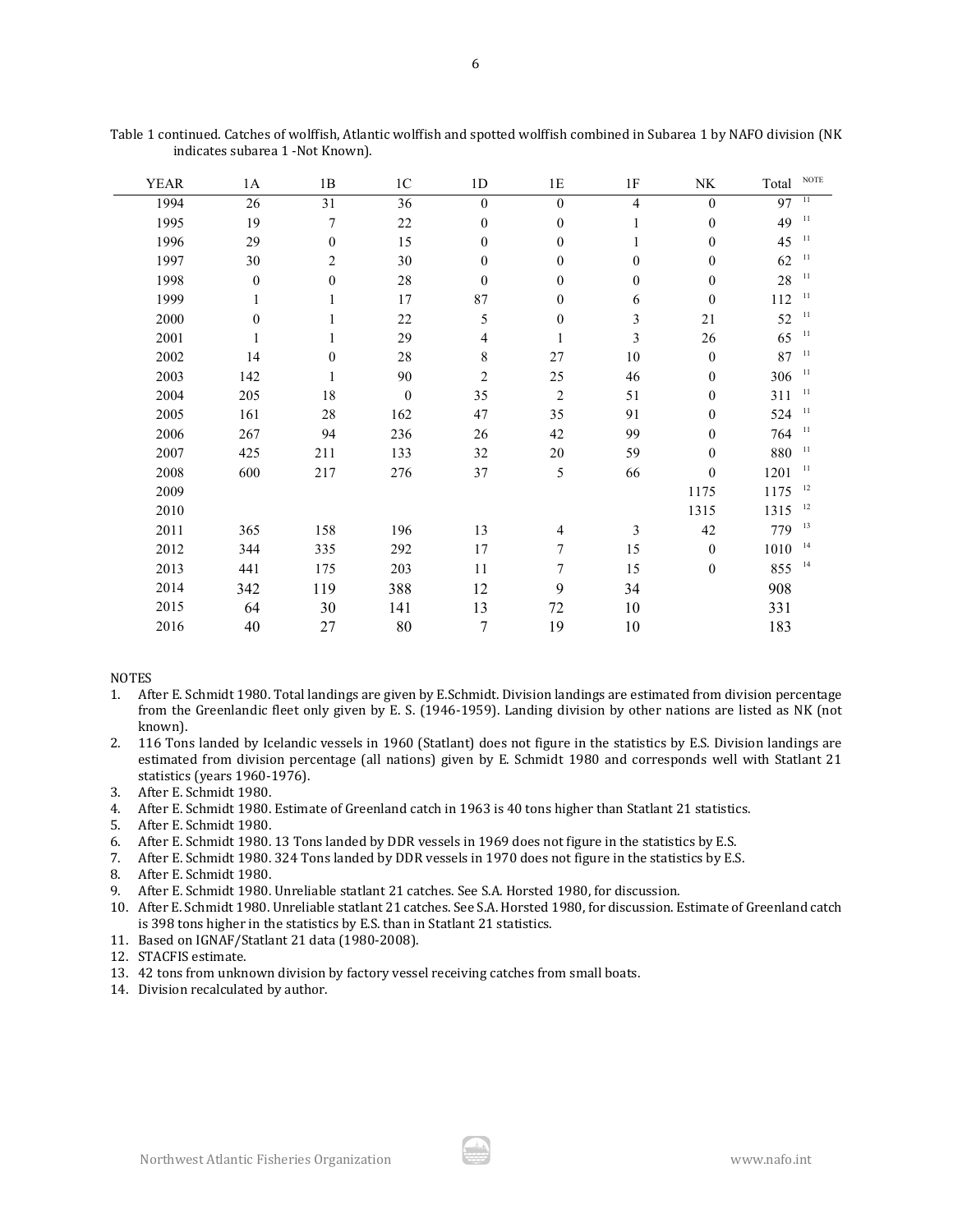

Fig 1. Annual landings of spotted and Atlantic wolffish combined in West Greenland (Subarea 1) since 1945.



Fig 2. Landings and reported offshore catch of wolffish by statistical square in 2016.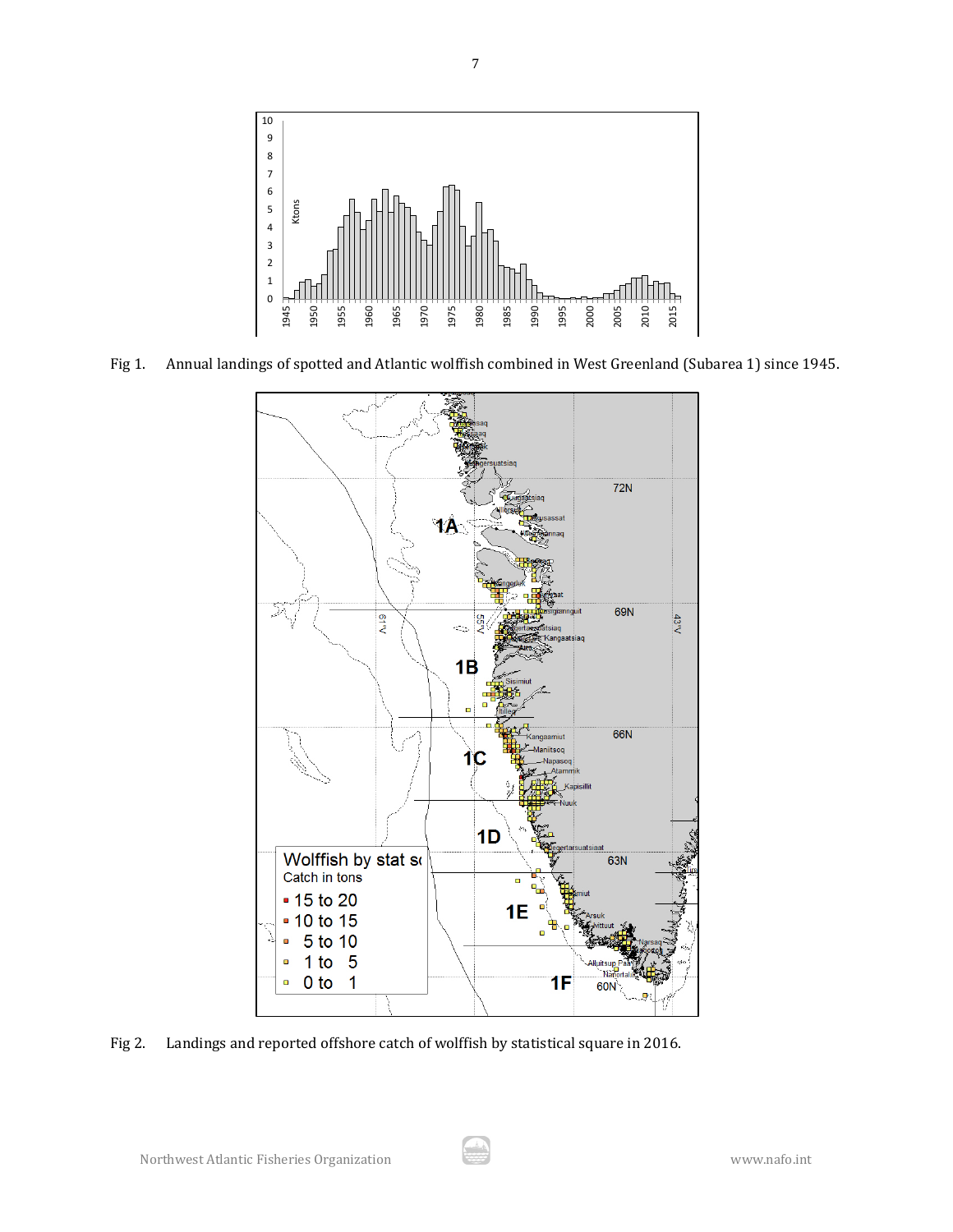

Fig. 3. Atlantic wolffish survey indices of biomass (left) and abundance (right) indices from The EU-Germany survey.



Fig. 4. Atlantic wolffish survey indices of biomass (left) and abundance (right) indices from the Greenland shrimp and fish survey in West Greenland (SFW).



Fig. 5. Spotted wolffish survey indices of biomass (left) and abundance (right) indices from The EU-Germany survey.



Fig. 6. Spotted wolffish survey indices of biomass (left) and abundance (right) indices from the Greenland shrimp and fish survey in West Greenland (SFW).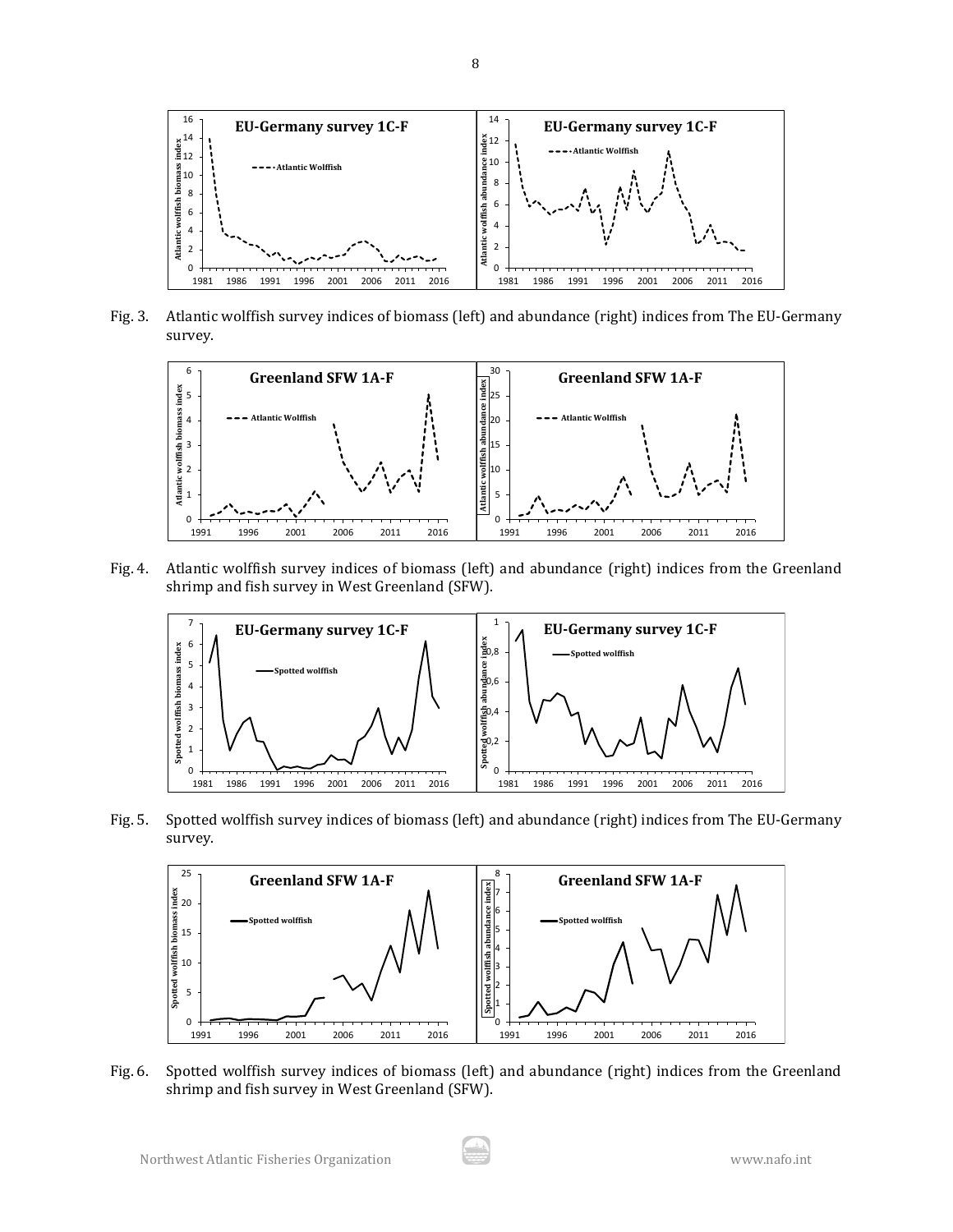

Fig 7. Distribution of survey biomass by species in subarea 1 from the Greenland Shrimp and Fish survey (SFW)



Fig 8. Atlantic wolffish distribution of biomass by division in the Greenland SFW survey.



Fig. 9. Length frequencies of Spotted wolffish by-catch in 2014 from the Upernavik area and longline survey catches of spotted wolffish in the Disko bay, Uummannaq and Upernavik combined for the years 2010- 2013.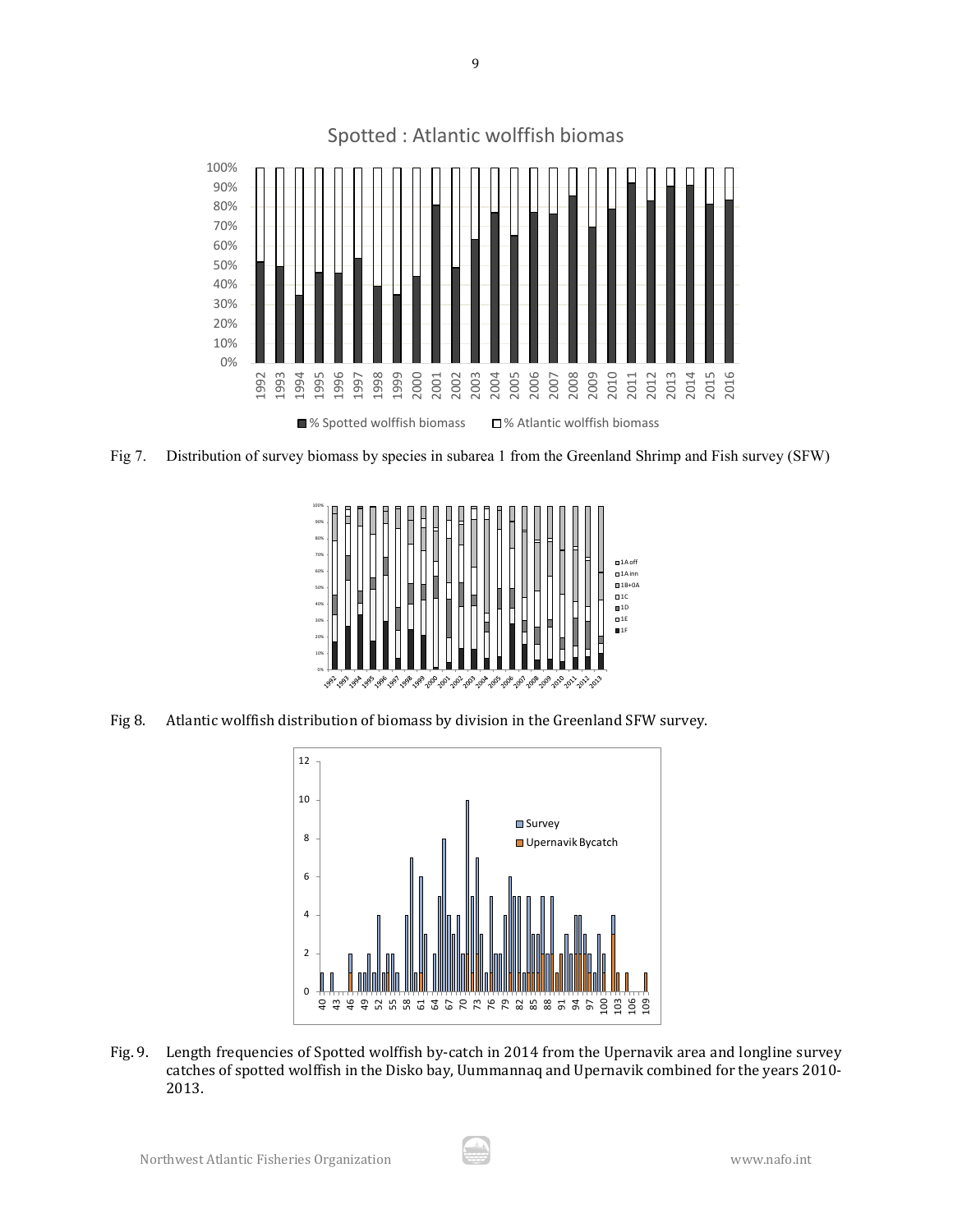